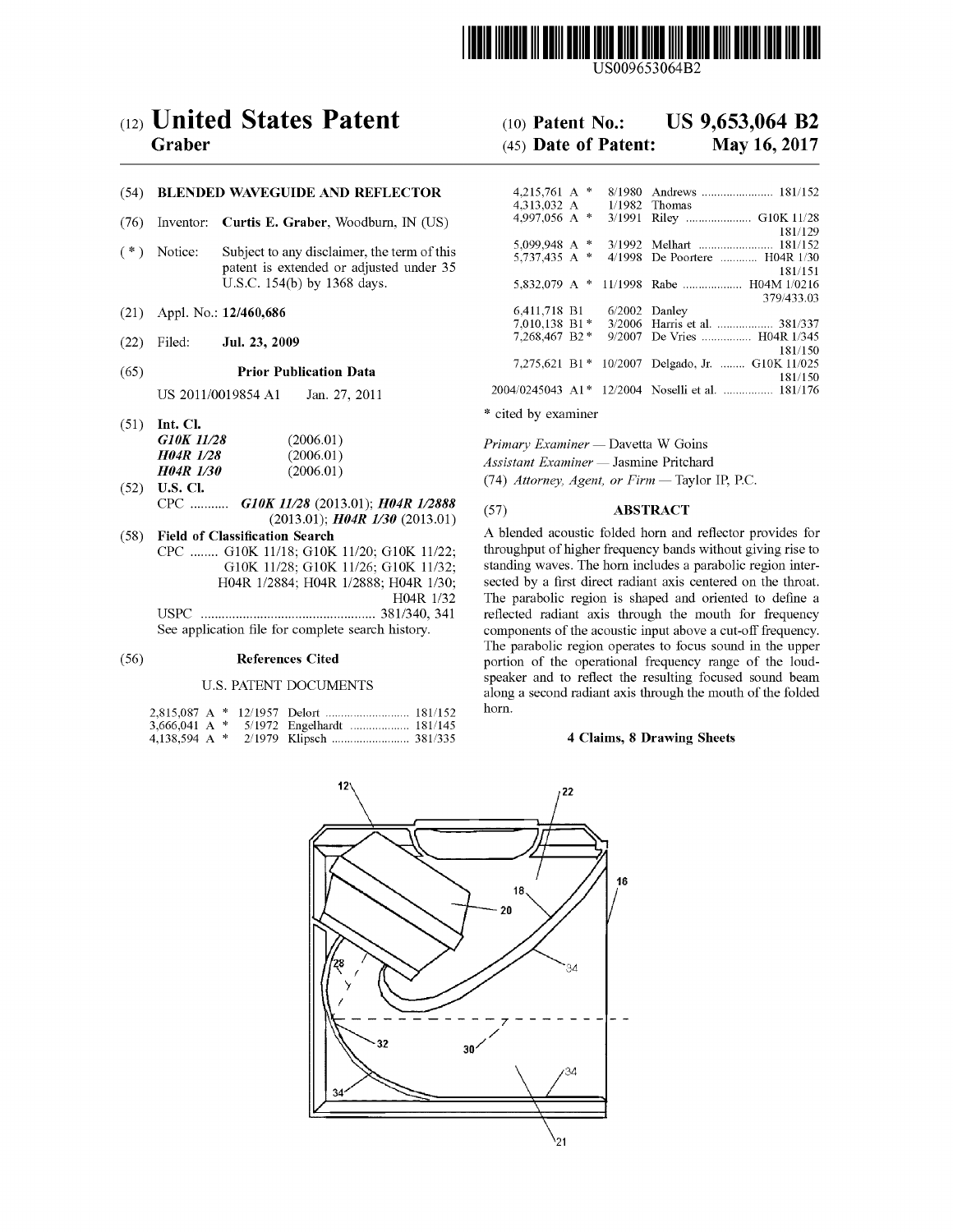

FIG. 1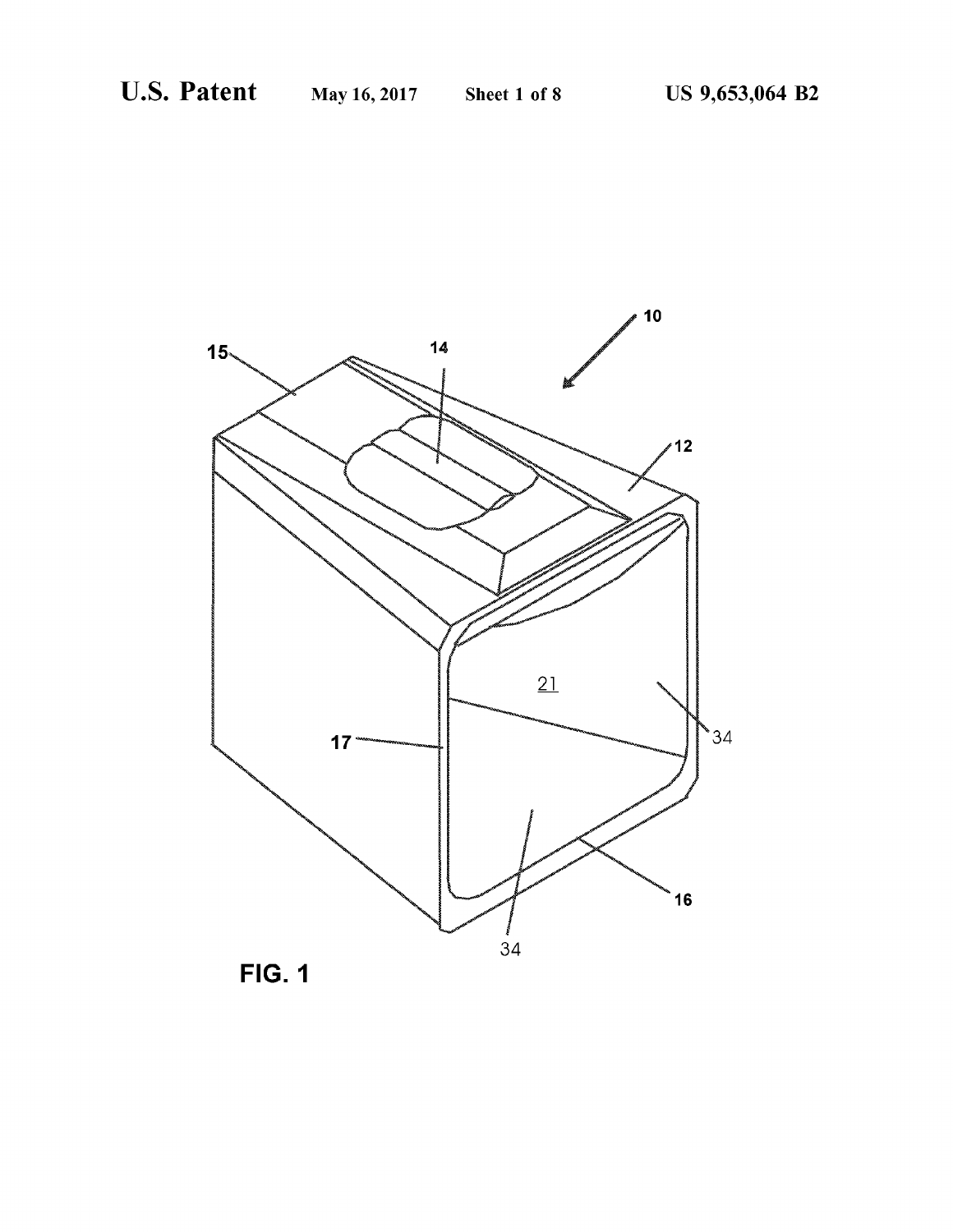

FIG. 2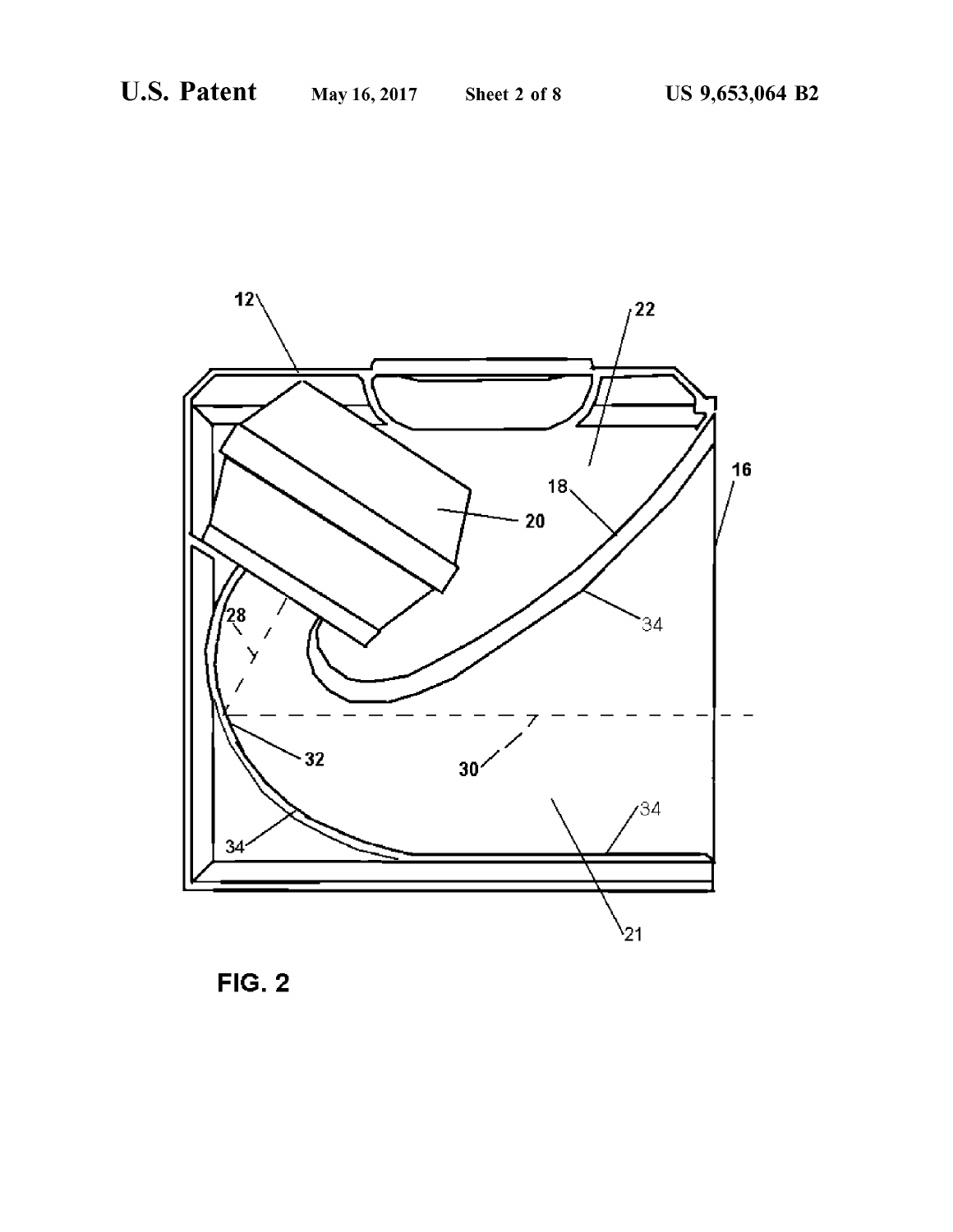

FIG. 3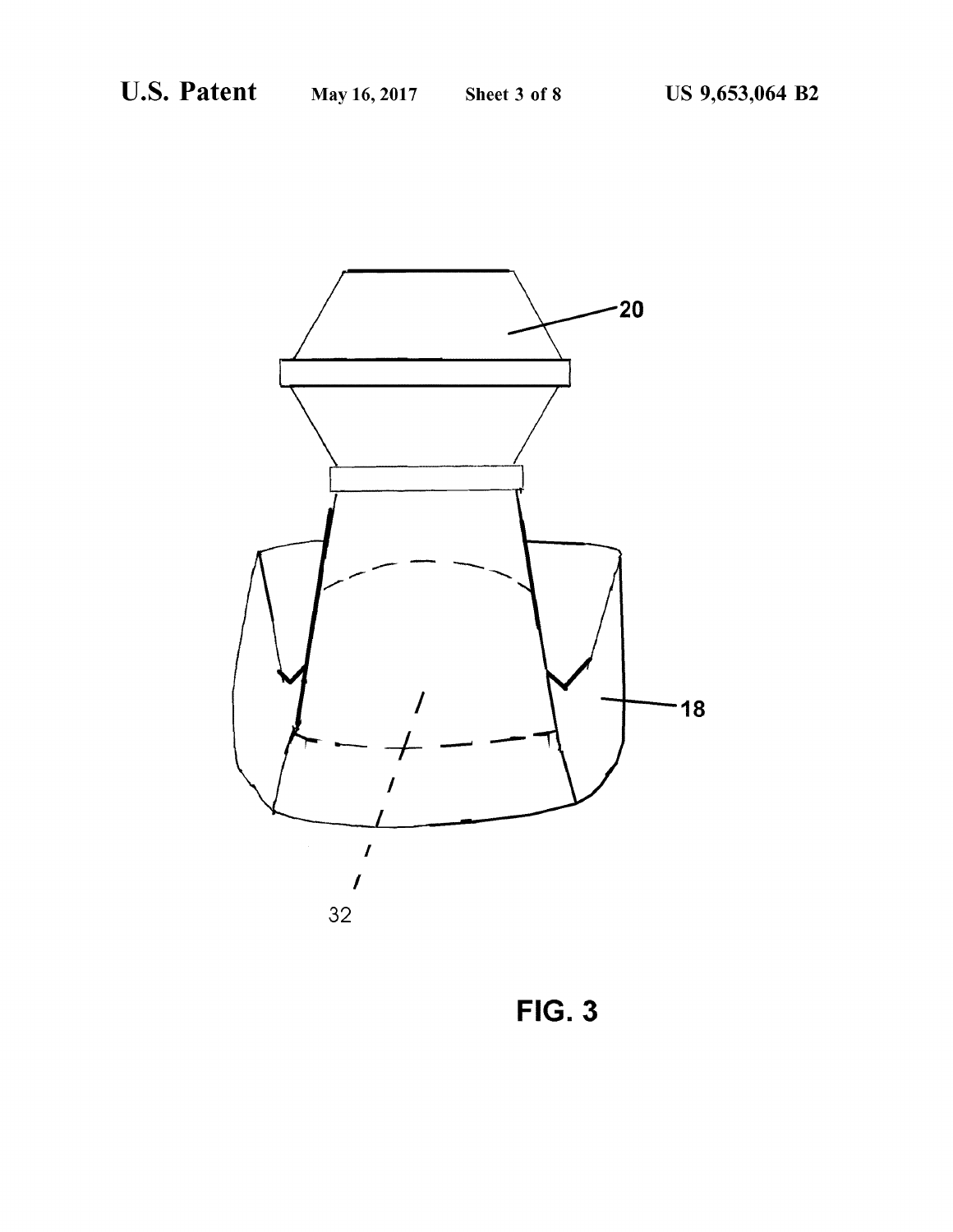

FIG. 4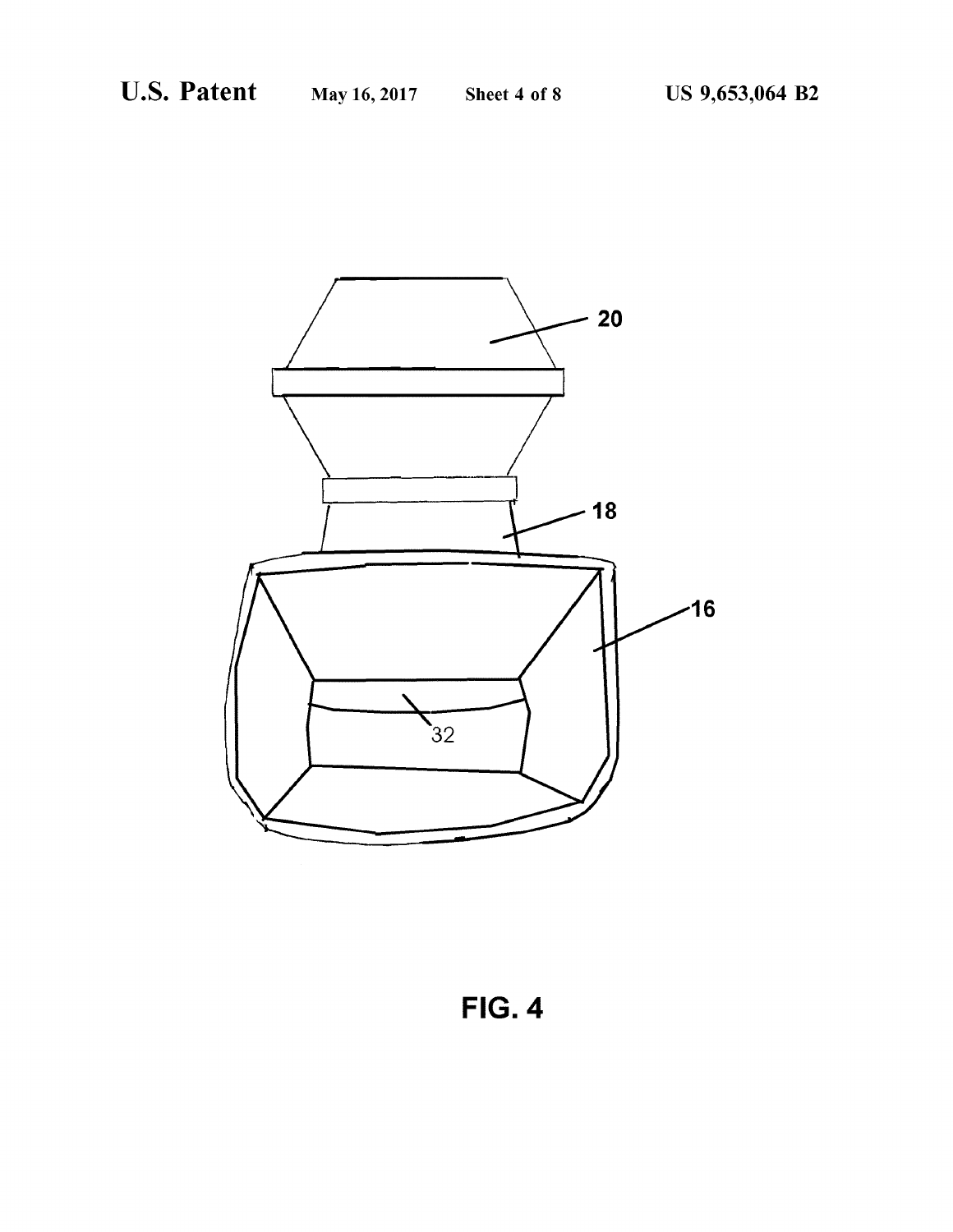

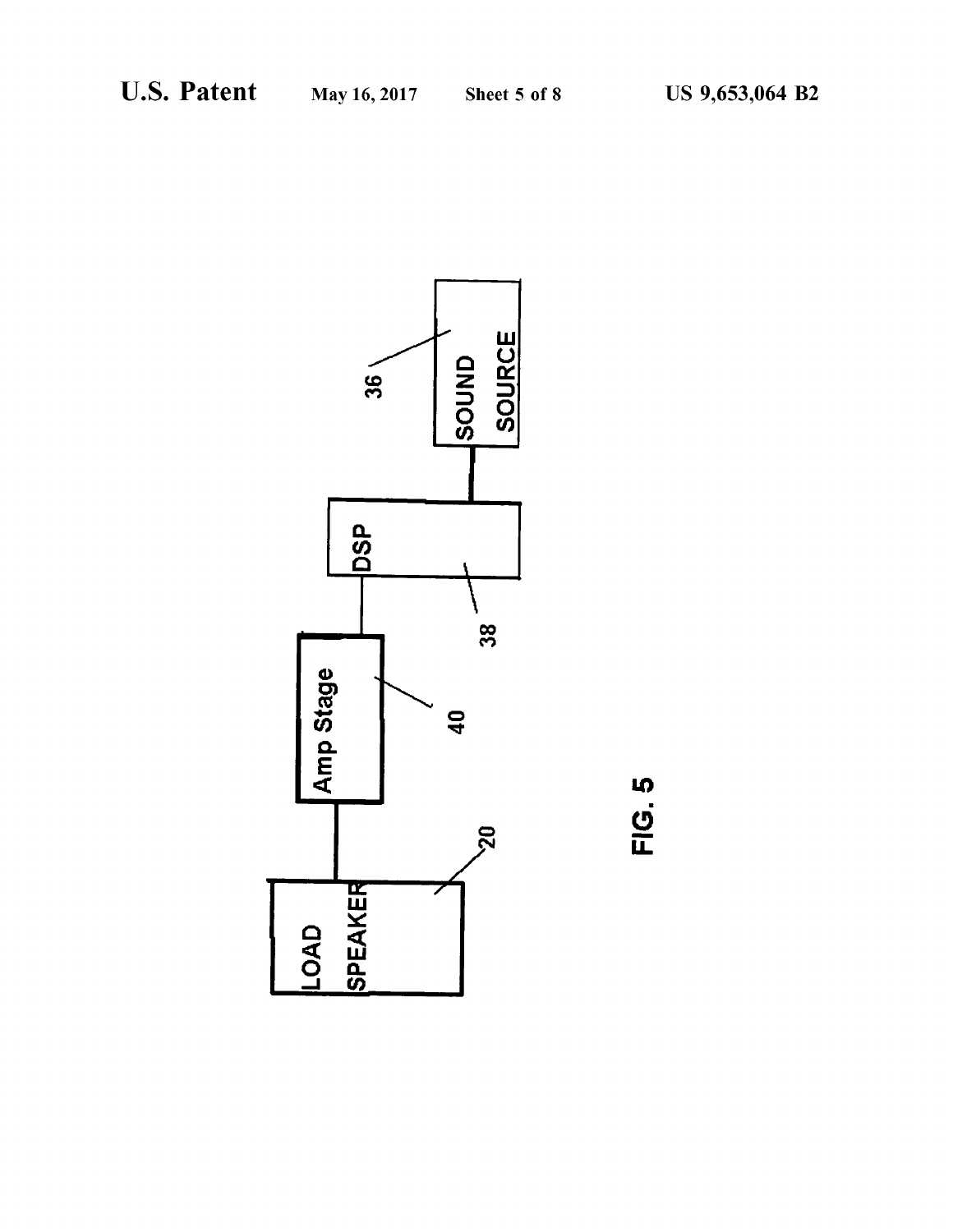Polar Response of system in Human voice bandwidth of 250-1000hz @250 Hz.



Polar Response of system in Human voice bandwidth of 250-1000hz @355 Hz.



FIG. 6A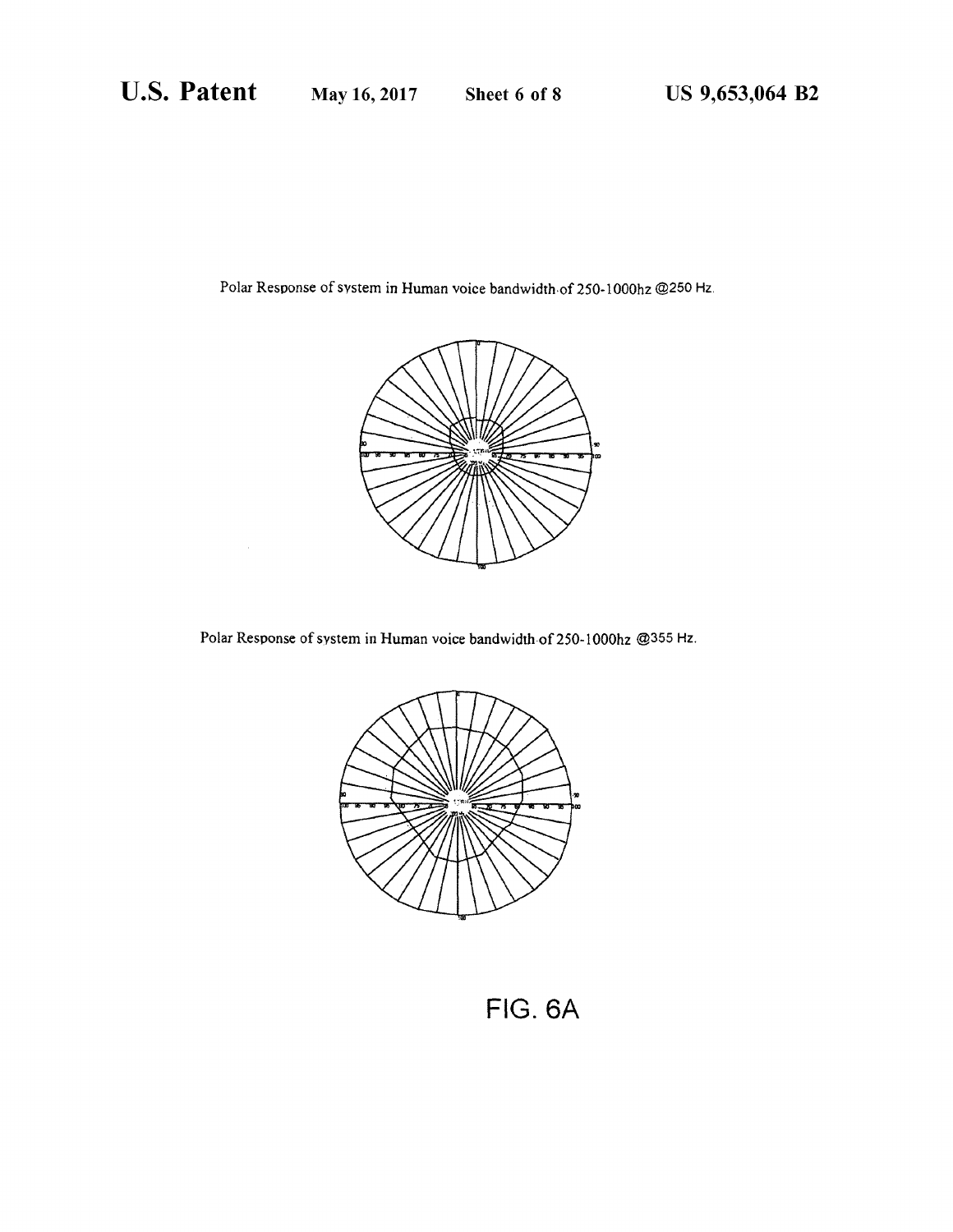Polar Response of system in Human voice bandwidth of 250-1000hz@500 Hz.



Polar Response of system in Human voice bandwidth of 250-1000hz@708 Hz.



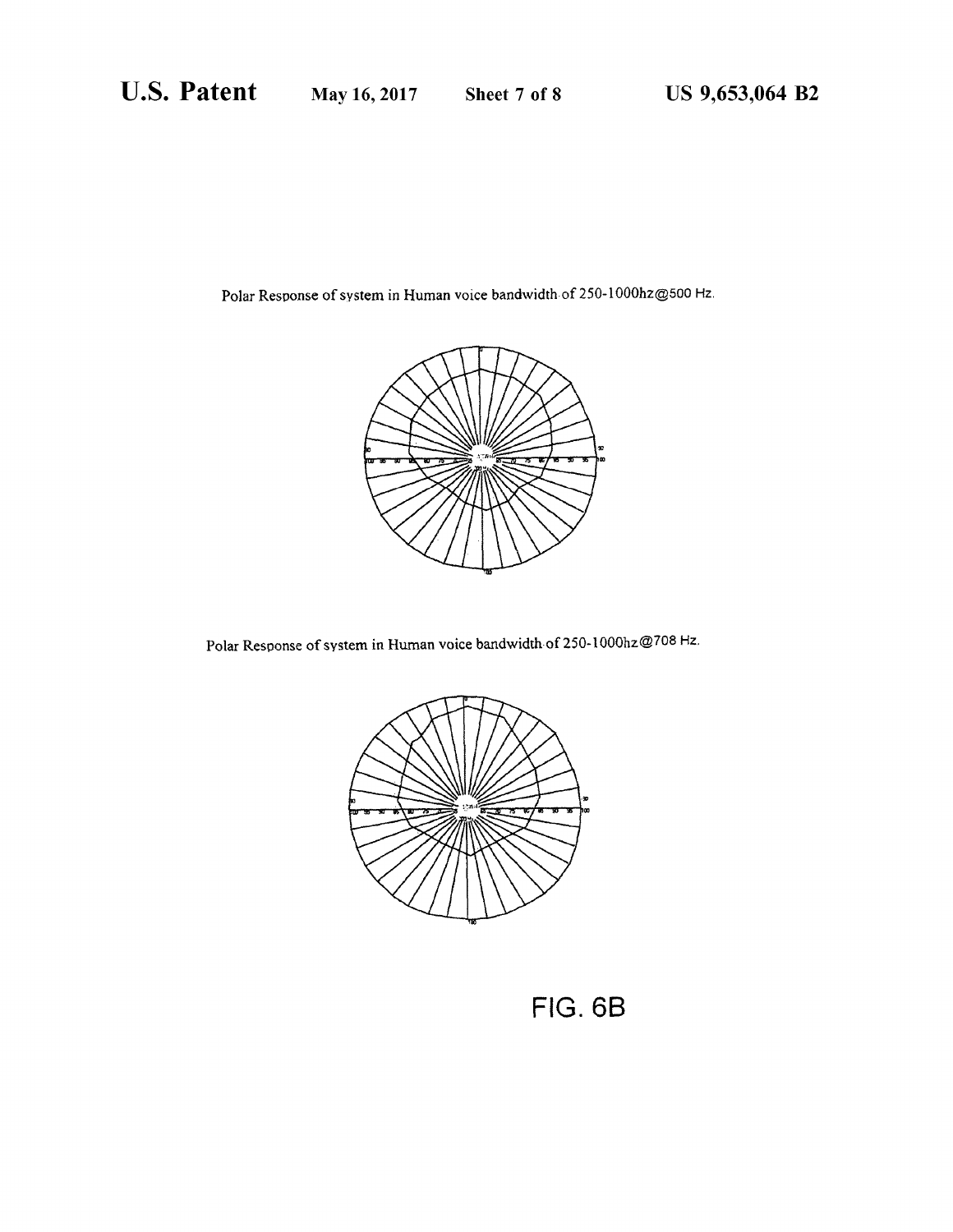Polar response of alert tone bandwidth of 800-3000hz@1000 Hz.



Polar response of alert tone bandwidth of 800-3000hz @1412 and 2000 Hz.





FIG. 7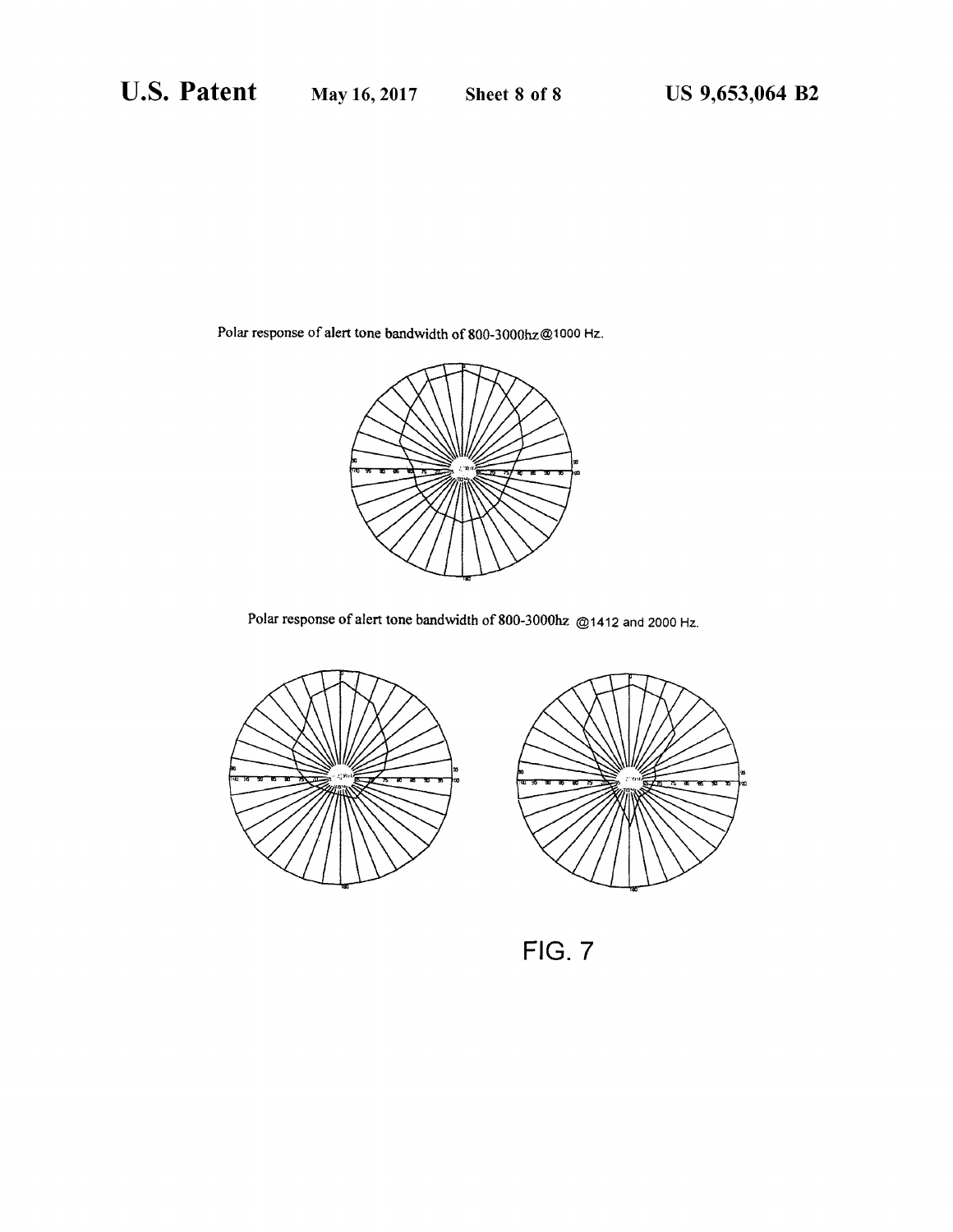# BLENDED WAVEGUIDE AND REFLECTOR

# **BACKGROUND**

1. Technical Field

The technical field relates to directional acoustic systems and more particularly to a blended folded waveguide/horn and acoustic reflector.

2. Description of the Technical Field

intensity levels across a broad frequency range, poses a number of challenges. To do so from a small, energyefficient package, portable enough to be moved and suitable for open air use is especially difficult. The issues are compounded where it is desirable to build a device based on 15 a single transducer which can cover most of the audible frequency spectrum. Generally, high output, high efficiency loudspeaker systems have been built around horns. Low frequency units use propagation paths of relatively long lengths. In order to reduce external package size low fre quency horns have had folded axes. The greater the degree of folding the more compact a horn can be made at the cost of restricting throughput of higher acoustic frequencies.

Klipsch, in U.S. Pat. No. 4,138,594, taught a small dimension low frequency loudspeaker incorporating a 25 detailed description. folded or "reflexed" horn which could operate in conjunction with mid and high range loudspeakers. The mid to high range loudspeakers were horn loaded using straight axis horns to produce a broad spectrum system. The Klipsch low frequency subsystem reflected research that found that a low 30 illustrated incorporating a folded horn 18 in an enclosure 12. frequency horn could be built using approximations of an exponential flare rather than a true curved interior surface. This allowed Klipsch to introduce flat surfaces to the low frequency horn, simplifying construction, and with minimal distortion for sounds at frequencies below 300 Hz. 35

Loudspeakers loaded with folded axis horns have not been favored for sound frequencies above about 300 Hz, particularly in the mid and upper ranges of human hearing. Klipsch found that folding produced severe variations in amplitude response of the horn. Folding a horn introduces an 40 upper cut off frequency for sound transmission through the horn due to the fold giving rise to a standing wave in the horn above that frequency preventing emission of higher frequency sound from the horn. The cut off frequency, and the sharpness of sound transmission fall off, is a function of  $45$ the degree of the angle subtended by the fold, how tight the angle is, and the cross sectional area of the horn in the vicinity of the fold. The flat faces in the Klipsch folded low frequency horn produce sharp turns in the horn which, while insignificant at low frequencies, but which came into play at 50 higher frequencies. As a consequence Klipsch provided that the mid and upper frequency range loudspeakers were loaded with straight axis horns and the folded horn was restricted to use with a low frequency transducer.

Straight "multiple entry' horns are known which combine 55 transducers in different band passes in a single horn.

### SUMMARY

The blended folded horn and reflector includes an acous- 60 tic source operating over a frequency range located in the throat of the blended horn. The horn surface includes a parabolic region intersected by a first direct radiant axis centered in the throat. The parabolic region is shaped and oriented to define a second direct radiant axis through the 65 mouth. The parabolic region operates to focus sound in the upper portion of the operational frequency range of the

loudspeaker and to reflect the resulting focused sound beam along a second radiant axis through the mouth of the folded horn. In the lower portion of the operational frequency range of the loudspeaker the blended folded horn and reflector operates as a horn.

# BRIEF DESCRIPTION OF THE DRAWINGS

The reproduction of sound with high fidelity and at high 10 illustrative embodiment will be aided when read in conjunc-Reference to the following detailed description of an tion with the accompanying drawings, wherein:

FIG. 1 is a perspective view of a loudspeaker system.<br>FIG. 2 is a cross sectional view of the loudspeaker system

of FIG. 1 taken in a plane including the principal axis of a loudspeaker system horn.

FIG. 3 is a rear elevation of the loudspeaker system horn clear of its enclosure.

FIG. 4 is a front elevation of the loudspeaker system horn clear of its enclosure.

FIG. 5 is a block diagram of driving circuitry for the system acoustic transducer.

FIGS. 6A and B are polar diagrams of the frequency response of the detailed description.

FIG. 7 are polar diagrams of the frequency response of the

# DETAILED DESCRIPTION

Referring to the FIGS. 1-5, a loudspeaker system 10 is Enclosure 12 may be provided with a handle 14 positioned on an upper surface 15 for ease of handling. Sound is radiated from a mouth 16 in the front face 17 of the enclosure 12.

Enclosure 12 contains an acoustic transducer 20 and a folded horn 18. Enclosure 12 defines a sealed chamber 22 in which acoustic transducer 20 is mounted. The transducer 20 radiates into the throat 24 and the folded horn 18. Acoustic transducer 20 may be used to radiate sound from the bass into higher frequency ranges associated with human hearing, for example from 70 to 6000 Hz. At lower frequencies, for example below 300 Hz., folded horn 18 functions as a conventional horn. At these low frequencies minor varia tions in the shape of the interior surface of the horn have little effect on the propagation of Sound through the horn or the horn's functioning as an acoustic transformer. In a conventional folded horn the folds can give rise to standing waves and prevent emission of higher frequency radiation from a horn mouth.

The minimum area of throat 24 may be smaller in area than the active surface area of the acoustic transducer 20. To the extent that the transducer 20 is operating in a compres sion chamber it may not be aligned with the reflector described below.

To overcome the standing wave issue in a folded horn, folded horn 18 incorporates a parabolic reflector in the horn channel to focus higher frequency acoustic radiation into a beam and to guide the acoustic radiation through the horn 18 and out of the mouth 16. Where one parabolic reflector is provided the reflector is positioned suspended or "floating in the channel 21 of horn 18 so that it is on a line of sight with the mouth 16 and with the acoustic transducer 20. Should the fold subtend a greater angle than can be met using one reflector it is possible that more than one could be used, with modification of the parabola to reflect that focus into a beam of the desired dispersion can be distributed. While the reflector could be suspended in the horn 18, with